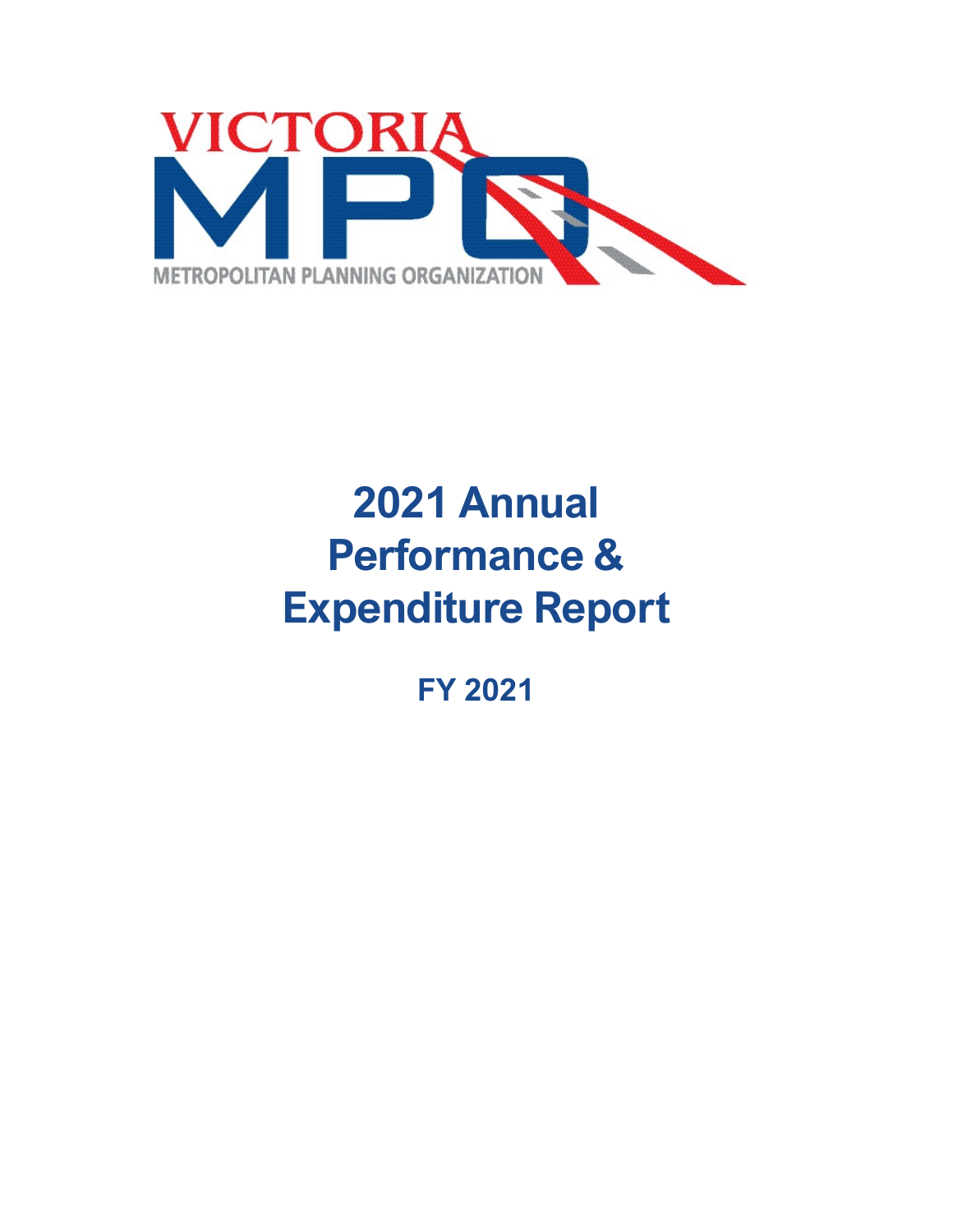## **Table of Contents**

| <b>INTRODUCTION</b>                               | Pg. $3$ |
|---------------------------------------------------|---------|
| <b>TASK 1 - ADMINISTRATION AND MANAGEMENT</b>     | Pg. $4$ |
| <b>TASK 1 - FUNDING SUMMARY</b>                   | Pg. 5   |
| <b>TASK 2- DATA DEVELOPMENT &amp; MAINTENANCE</b> | Pg. $6$ |
| <b>TASK 2- FUNDING SUMMARY</b>                    | Pg. $6$ |
| <b>TASK 3- SHORT RANGE PLANNING</b>               | Pg. 7   |
| <b>TASK 3- FUNDING SUMMARY</b>                    | Pg. 8   |
| <b>TASK 4 - METROPOLITAN TRANSPORTATION PLAN</b>  | Pg. 9   |
| <b>TASK 4 - FUNDING SUMMARY</b>                   | Pg. 9   |
| <b>TASK 5 - SPECIAL STUDIES</b>                   | Pg. 10  |
| <b>TASK 5 - FUNDING SUMMARY</b>                   | Pg. 10  |
| <b>BUDGET SUMMARY</b>                             | Pg. 11  |

Prepared in cooperation with the Texas Department of Transportation, the U.S. Department of Transportation, the Federal Highway Administration, and the Federal Transit Administration.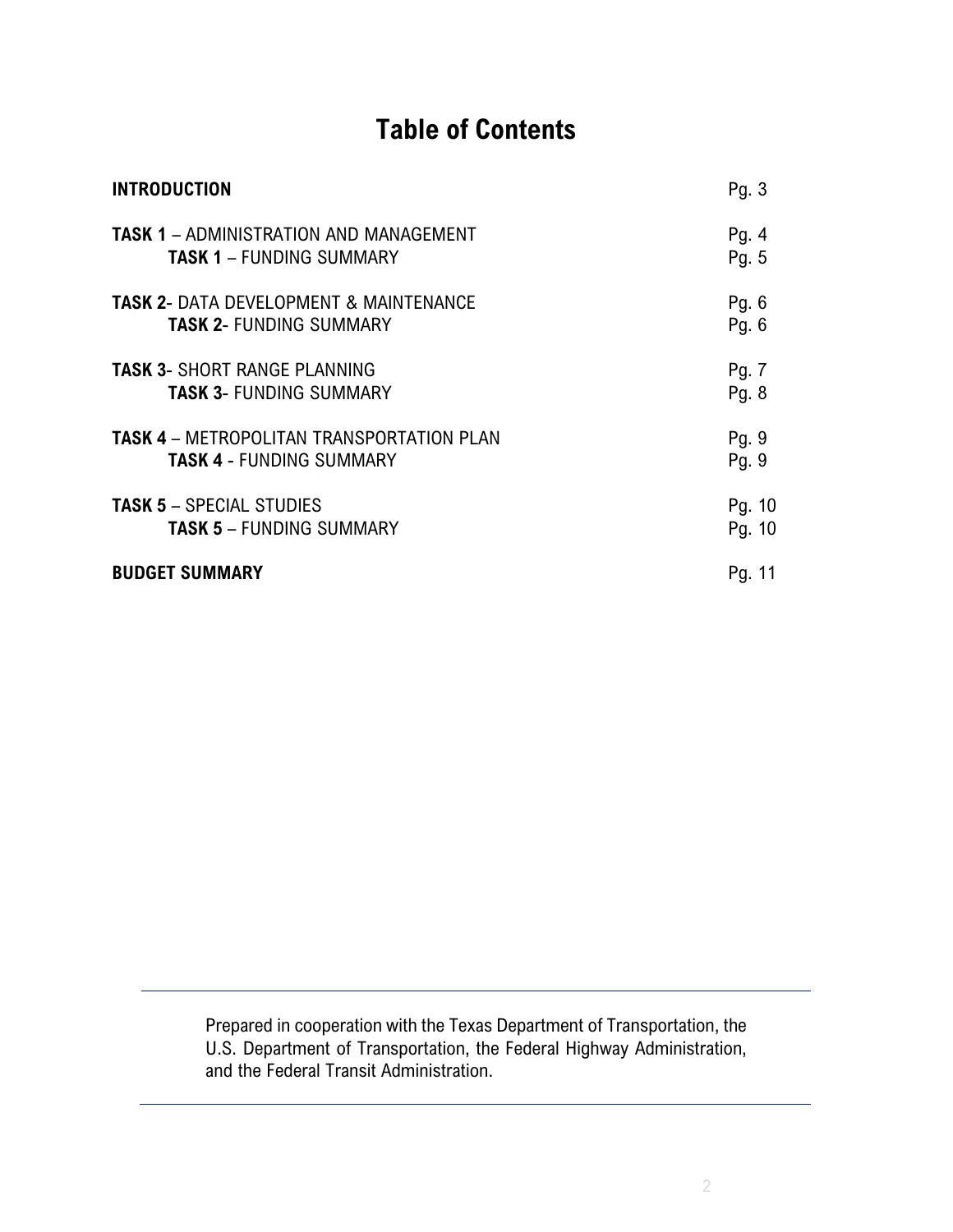## **INTRODUCTION**

The Annual Performance Expenditure Report (APER) provides a summary of the Victoria Metropolitan Planning Organization's (MPO) planning activities and the products produced by the MPO during the fiscal year (FY). The FY 2021 began on October 1, 2020 and ended on September 30, 2021.

Performance and expenditure reporting are required under 23 Code of Federal Regulations, Section 420.117, which states that the State, and its subrecipient (the MPO), produce a report of activities and expenditures conducted that fiscal year. The APER is due to the Federal Highway Administration (FHWA) 90 days after the end of the fiscal year. The APER describes the planning activities, listed as Tasks or Subtasks, in the Unified Planning Work Program (UPWP). Both the UPWP and the APER are separated into five major tasks: (1) Administration & Management; Data Development & Maintenance; (3) Short Range Planning; (4) Metropolitan Transportation Plan; and, (5) Special Studies.

The Victoria MPO's transportation planning activities and work products for the FY 2021 were documented in the FY 2021 UPWP prior to the beginning of the fiscal year. The planning activities and work products outlined in the FY 2021 UPWP are analyzed and assessed in the FY 2021 APER and help to determine the progress made for each task. Following each task, the Funding Summary table details the Federal funds budgeted and expended. Additionally, the Funding Summary table includes the remaining balance of Federal funds and the percent of funds expended under that task for the previous fiscal year.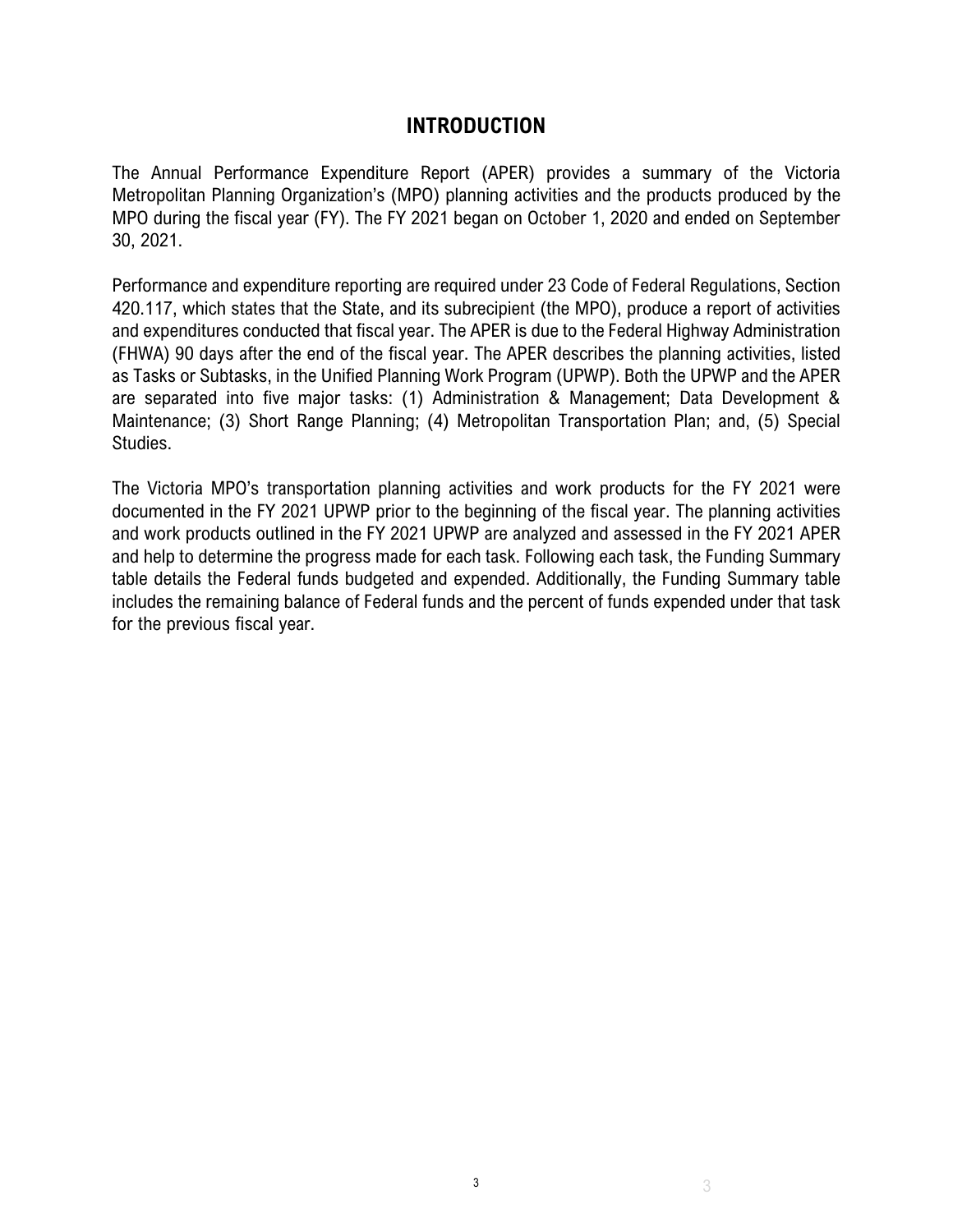## **TASK 1.0 ADMINISTRATION AND MANAGEMENT**

**TASK SUMMARY**: To ensure that the Victoria MPO transportation planning process is continuing, cooperative, and comprehensive; Task 1.0 encompasses the general administration of the MPO's transportation planning process. This is achieved by providing for the management and administration of work tasks and funding; providing for and soliciting public participation; and pursuing staff education, travel, and training activities. Additionally, this task requires that all Federal, State, and local guidelines and regulations are met.

**Subtask 1.1 Administration**: Prepare and submit all documents necessary to ensure compliance and maintain the continuity of the planning process, including the FY 2020 APER, the FY 2020 Annual Listing of Projects (ALP), and the FY 2022 UPWP; prepare for and conduct Policy Advisory Committee meetings and other required meetings; facilitate citizen participation; complete meeting minutes and other documentation; maintain financial records; and purchase office supplies, materials, furniture, computers, and any related equipment needed to administer the MPO. Any equipment purchase exceeding \$5,000 for one unit will require prior approval from FHWA.

Work Performed and Status: The MPO Coordinator completed the FY 2020 Annual Performance and Expenditure Report, FY 2020 Annual Listing of Projects, and the FY 2022 Unified Planning Work Program. MPO staff conducted a total of 8 Policy Advisory Committee meetings, of which one was a workshop; provided all required and available information to the Policy Advisory Committee and other interested parties; and handled the facilitation of public notices, minutes, and all supporting material for public meetings.

**Subtask 1.2**: **Website Maintenance –** The MPO updated and maintained the Victoria, Texas, MPO website to provide up-to-date information on plans, meetings, and activities.

Work Performed and Status: The MPO continually updated the website throughout the year to provide information on Policy Advisory Committee meetings, public participation processes, and ongoing studies.

**Subtask 1.3 Travel and Education**: Participate in conferences, seminars, meetings, and training opportunities to remain familiar with current regulations and practices related to the transportation planning field as provided by the FHWA, Federal Transit Administration (FTA), Texas Department of Transportation (TxDOT), American Planning Association (APA), Association of Metropolitan Planning Organizations (AMPO), and other related agencies. Prior approval from TxDOT-TPP will be requested for any out of state travel.

Work Performed and Status: Due to COVID-19 restrictions, many training opportunities were offered online. These online training opportunities included conferences, seminars, meetings, and workshops conducted by the Texas Association of Metropolitan Planning Organization (TEMPO), the Texas American Planning Association, Federal Highway Administration (FHWA), Association of Metropolitan Planning Organizations (AMPO), Texas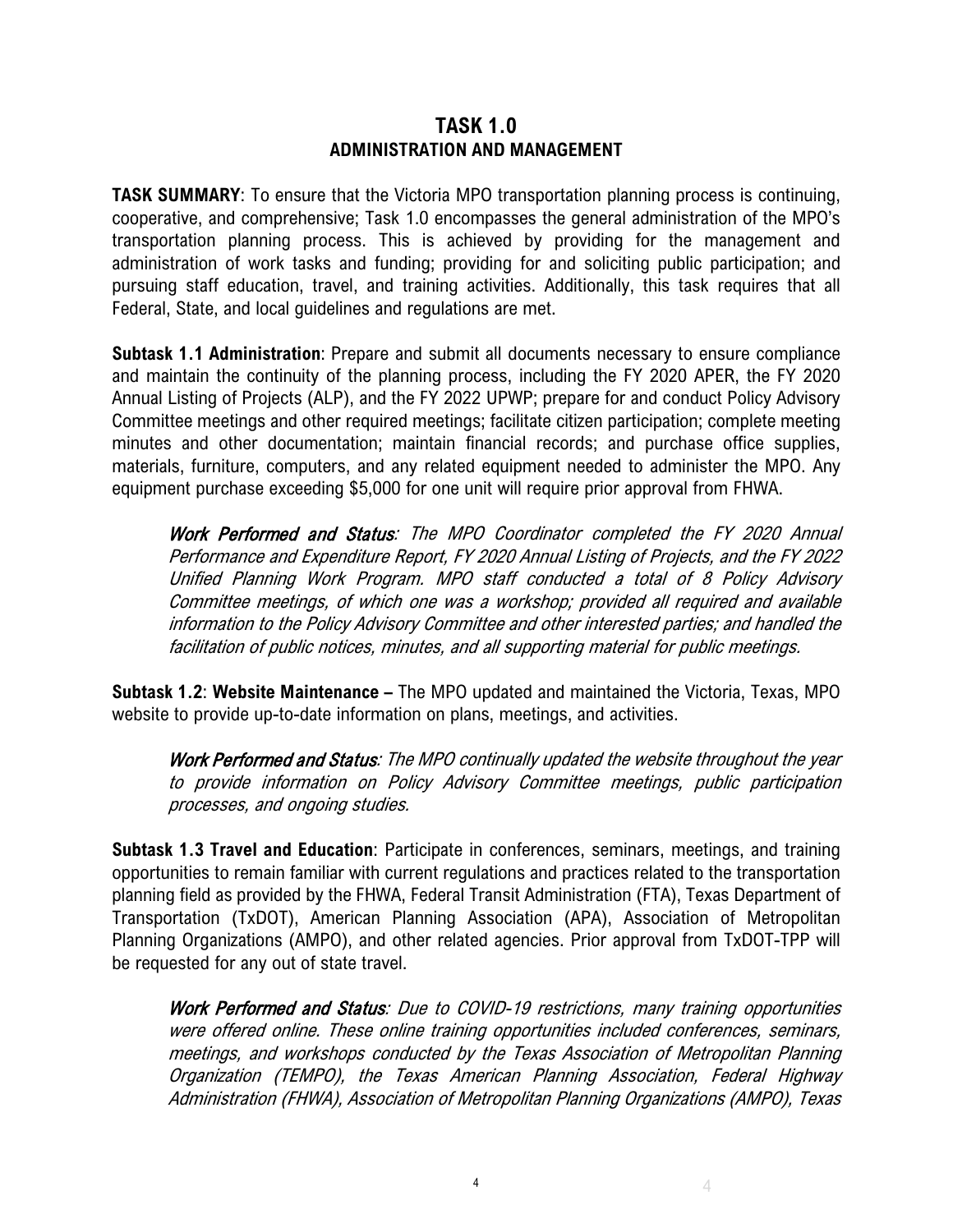Department of Transportation (TxDOT), the Texas A&M Transportation Institute, and other related agencies. In addition to these online educational opportunities, the MPO Coordinator was able to attend some in person events, like the annual AMPO Conference, in September and the Texas APA Convention in November.

**Subtask 1.4 Title VI Civil Rights Evaluation**: Ensure minority and low-income populations have the opportunity to participate in the transportation planning process; continue to implement procedures that analyze minority and low-income areas, communities that have been historically underserved; evaluate the Public Participation Plan (PPP) on a regular basis to monitor its effectiveness and revise as needed; and hold public meetings in accordance with the PPP.

Work Performed and Status: Staff used data from community engagement and involvement activities in environmental justice areas to address needs of low income and minority populations and how they would be impacted by projects in the 2045 MTP. Staff also updated the MPO's Public Participation Plan (PPP) and Limited English Proficiency (LEP) Plan, as well as monitored Title VI violation forms. In compliance with the PPP, all public hearings and public participation were held to ensure maximum participation from all populations.

| <b>Funding Source</b>                                       | <b>Amount</b><br><b>Budgeted</b> | Amount<br><b>Expended</b> | <b>Balance</b> | <b>Percent</b><br><b>Expended</b> |
|-------------------------------------------------------------|----------------------------------|---------------------------|----------------|-----------------------------------|
| <b>Transportation Planning</b><br>Funds (PL 112 & FTA 5303) | \$65,000                         | \$38,969.45               | \$26,030.55    | 59.95%                            |
| <b>Local Planning Funds</b>                                 |                                  |                           |                |                                   |
| <b>FTA</b>                                                  |                                  |                           |                |                                   |
| <b>CMAQ</b>                                                 |                                  |                           |                |                                   |
| <b>STP MM</b>                                               |                                  |                           |                |                                   |
| <b>TOTAL</b>                                                | \$65,000.00                      | \$38,969.45               | \$26,030.55    | 59.95%                            |

## **1.0 FUNDING SUMMARY**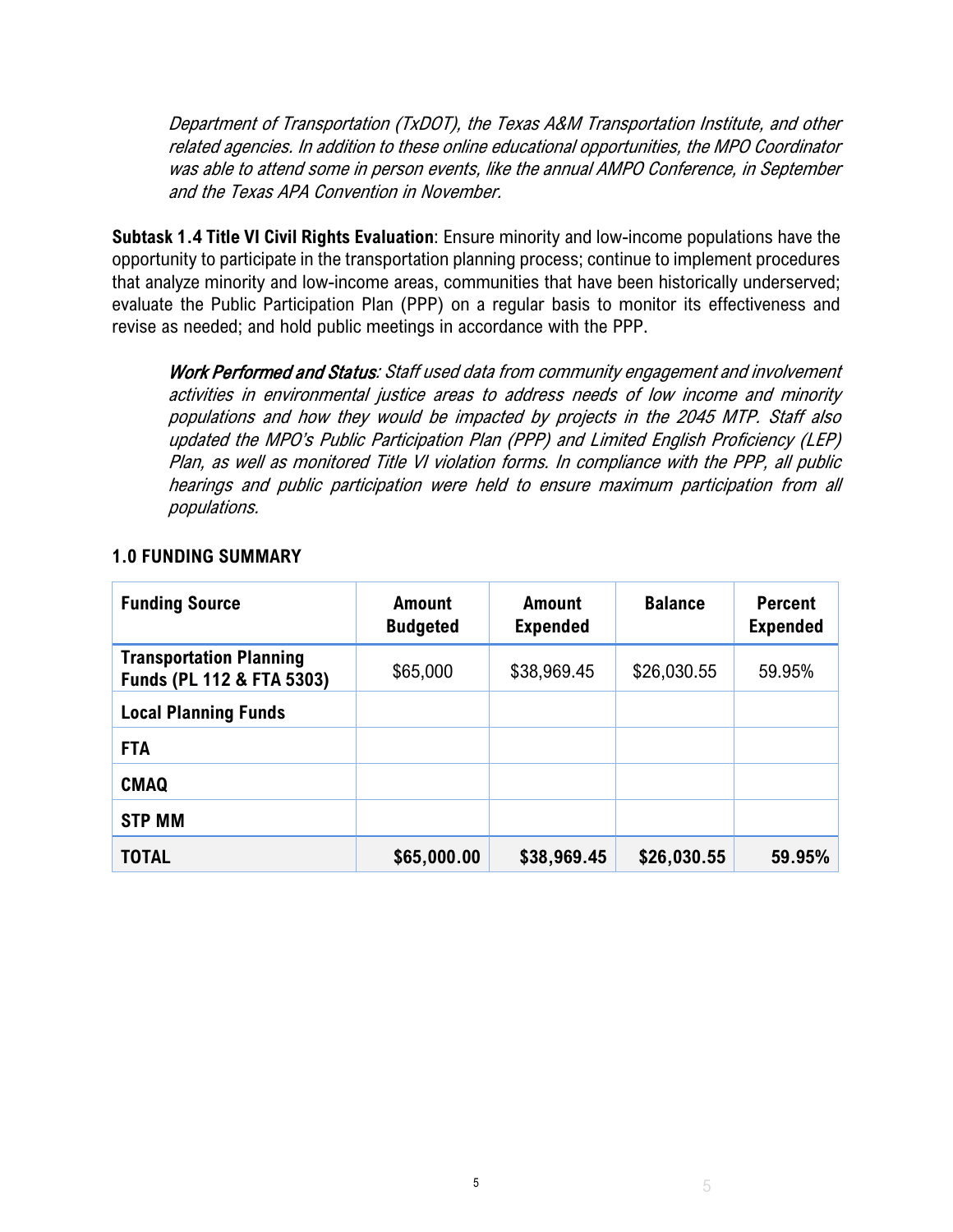## **TASK 2.0 DATA DEVELOPMENT AND MAINTENANCE**

**TASK SUMMARY**: The objective of Task 2.0 is to create, update, and maintain spatial information, demographic data, and analyses that support the MPO's transportation planning efforts.

**Subtask 2.1: Geographic Information Systems (GIS) –** Continue partnership with the City of Victoria to develop and maintain the City's GIS capabilities and databases used for planning purposes for both the City and MPO. The City of Victoria's GIS Team performs all MPO work associated with GIS and is reimbursed by the MPO for their assistances.

Work Performed and Status: The City of Victoria's GIS Team created maps and visuals for the MPO throughout the year; and completed all necessary GIS work associated for the MPO.

**Subtask 2.2: Data** Collect, maintain, and verify data for the Travel Demand Model and 2020 Census. The data to be collected and maintained includes updated census demographic data and any other on-going databases and maps for the thoroughfare master plan, bicycle and pedestrian plan, and Title VI population analyses.

Work Performed and Status: MPO staff began initial work on collecting data for the travel demand model; and collected, reviewed, and analyzed the delivered 2020 Census data for the MPO.

| <b>Funding Source</b>                                                 | <b>Amount</b><br><b>Budgeted</b> | <b>Amount</b><br><b>Expended</b> | Balance*     | <b>Percent</b><br><b>Expended</b> |
|-----------------------------------------------------------------------|----------------------------------|----------------------------------|--------------|-----------------------------------|
| <b>Transportation Planning</b><br><b>Funds</b><br>(PL 112 & FTA 5303) | \$27,000.00                      | \$29,966.42                      | \$(2,966.42) | 110.99%                           |
| <b>Local Planning Funds</b>                                           |                                  |                                  |              |                                   |
| <b>FTA</b>                                                            |                                  |                                  |              |                                   |
| <b>CMAQ</b>                                                           |                                  |                                  |              |                                   |
| <b>STP MM</b>                                                         |                                  |                                  |              |                                   |
| <b>TOTAL</b>                                                          | \$27,000.00                      | \$29,966.42                      | \$(2,966.42) | 110.99%                           |

## **2.0 FUNDING SUMMARY**

\*The overage in Task 2 is a result of the MPO Coordinator working overtime in Task 2 throughout FY 2021. This issue should be resolved now that this position is salaried and no longer hourly.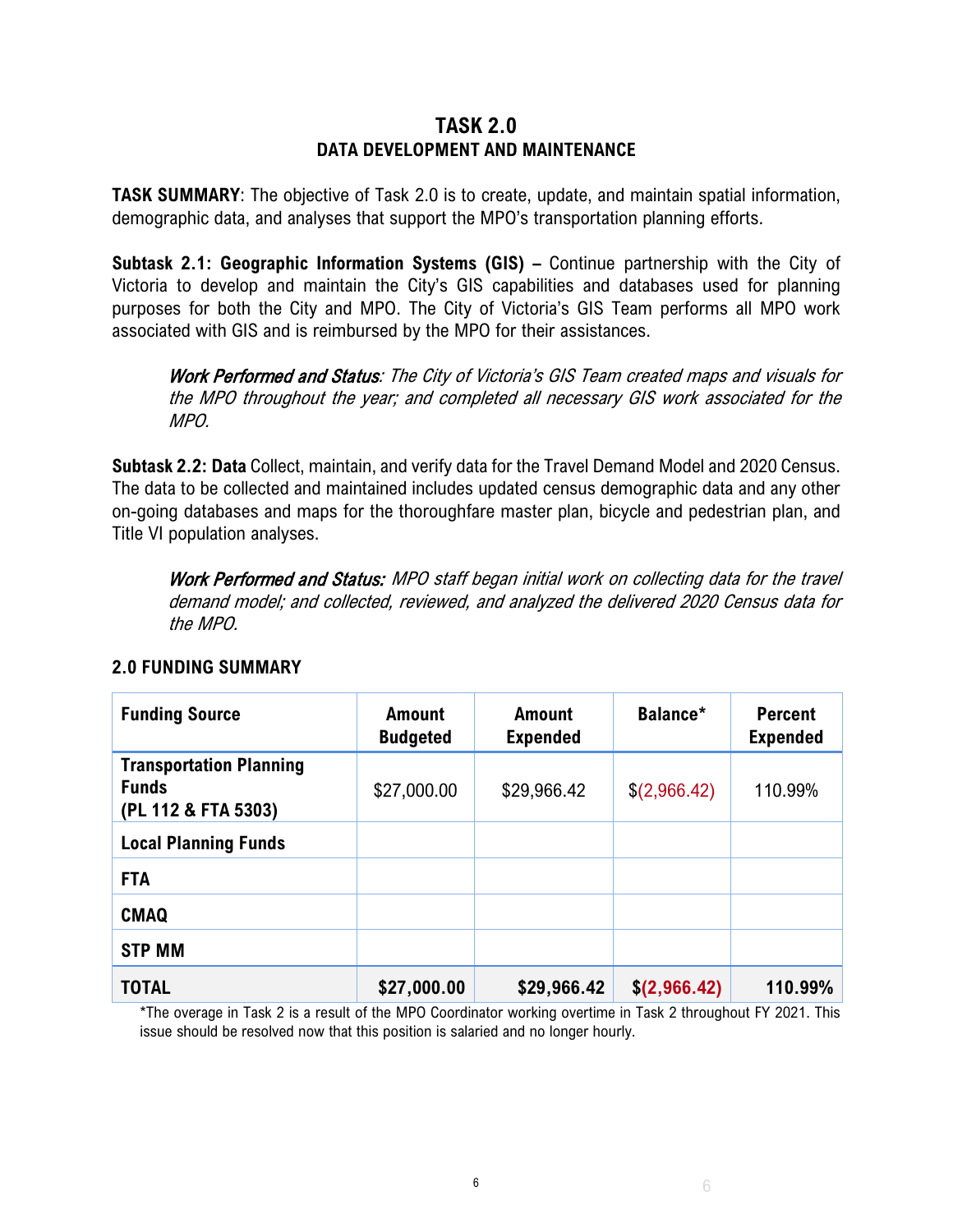## **TASK 3.0 SHORT RANGE PLANNING**

**TASK SUMMARY**: The objective of Task 3.0 is to perform required short-range transportation planning activities which assist in the development of the MPO's long-range programs and ongoing projects; and maintain coordination, plan, and address transit route needs between the MPO and Victoria Transit.

**Subtask 3.1: TIP Development and Amendments –** Process any needed amendments for the 2021- 2024 TIP.

Work Performed and Status: The MPO processed two amendments, one administrative and one major, for the 2021-2024 TIP in FY 2021.

**Subtask 3.2: Performance Measures** – Continue to coordinate with TxDOT and Victoria Transit to develop appropriate performance measures, as established in MAP-21 and continued in the Fixing America's Surface Transportation (FAST) Act. Performance measures will be developed and adopted following action and direction from the United States Department of Transportation (US DOT) and TxDOT.

Work Performed and Status: MPO staff continued to follow the timelines and notices of proposed rulemaking concerning required performance measures and will continue to follow this process. In November 2020, the MPO adopted Victoria Transit's Public Transportation Safety Plan (PTASP); in January 2021, the MPO adopted the FY 2021 Safety Performance Measures; and, in August 2021, the MPO reaffirmed and adopted targets for Pavement and Bridge Conditions and Travel Time Reliability. The MPO will continue coordination of performance measures with the US DOT and TxDOT into FY 2022.

**Subtask 3.3: MPO Transit Planning –** Evaluate the existing transit system relative to local need and in context of the entire transportation system; and continue to work with Victoria Transit on their planning activities.

Work Performed and Status: Staff consistently worked with Victoria Transit throughout the year on planning activities related to operations, finances, and reports. The MPO provided a forum to communicate and discuss updates to the Victoria transit routes, bus shelters, and information and news. The MPO Policy Advisory Committee also passed a resolution to approve Transit's Public Transportation Agency Safety Plan (PTASP) in November 2020, which provides the region with established performance and safety targets for transit.

7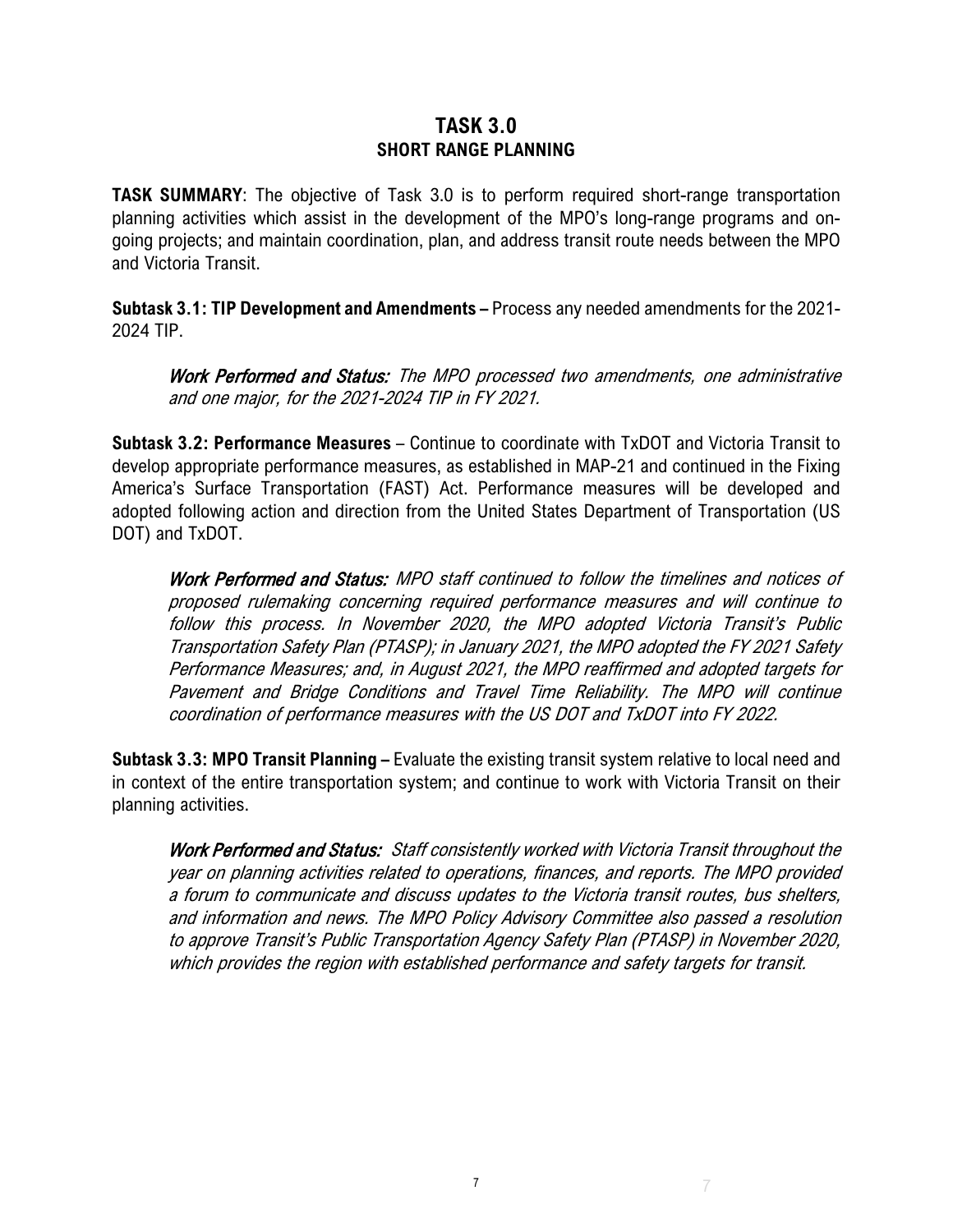## **3.0 Funding Summary**

| <b>Funding Source</b>                                       | Amount<br><b>Budgeted</b> | Amount<br><b>Expended</b> | <b>Balance</b> | <b>Percent</b><br><b>Expended</b> |
|-------------------------------------------------------------|---------------------------|---------------------------|----------------|-----------------------------------|
| <b>Transportation Planning Funds</b><br>(PL 112 & FTA 5303) | \$21,000.00               | \$19,872.63               | \$1,127.31     | 94.63%                            |
| <b>Local Planning Funds</b>                                 |                           |                           |                |                                   |
| <b>FTA</b>                                                  |                           |                           |                |                                   |
| <b>CMAQ</b>                                                 |                           |                           |                |                                   |
| <b>STP MM</b>                                               |                           |                           |                |                                   |
| <b>TOTAL</b>                                                | \$21,000.00               | \$19,872.63               | \$1,127.31     | 94.63%                            |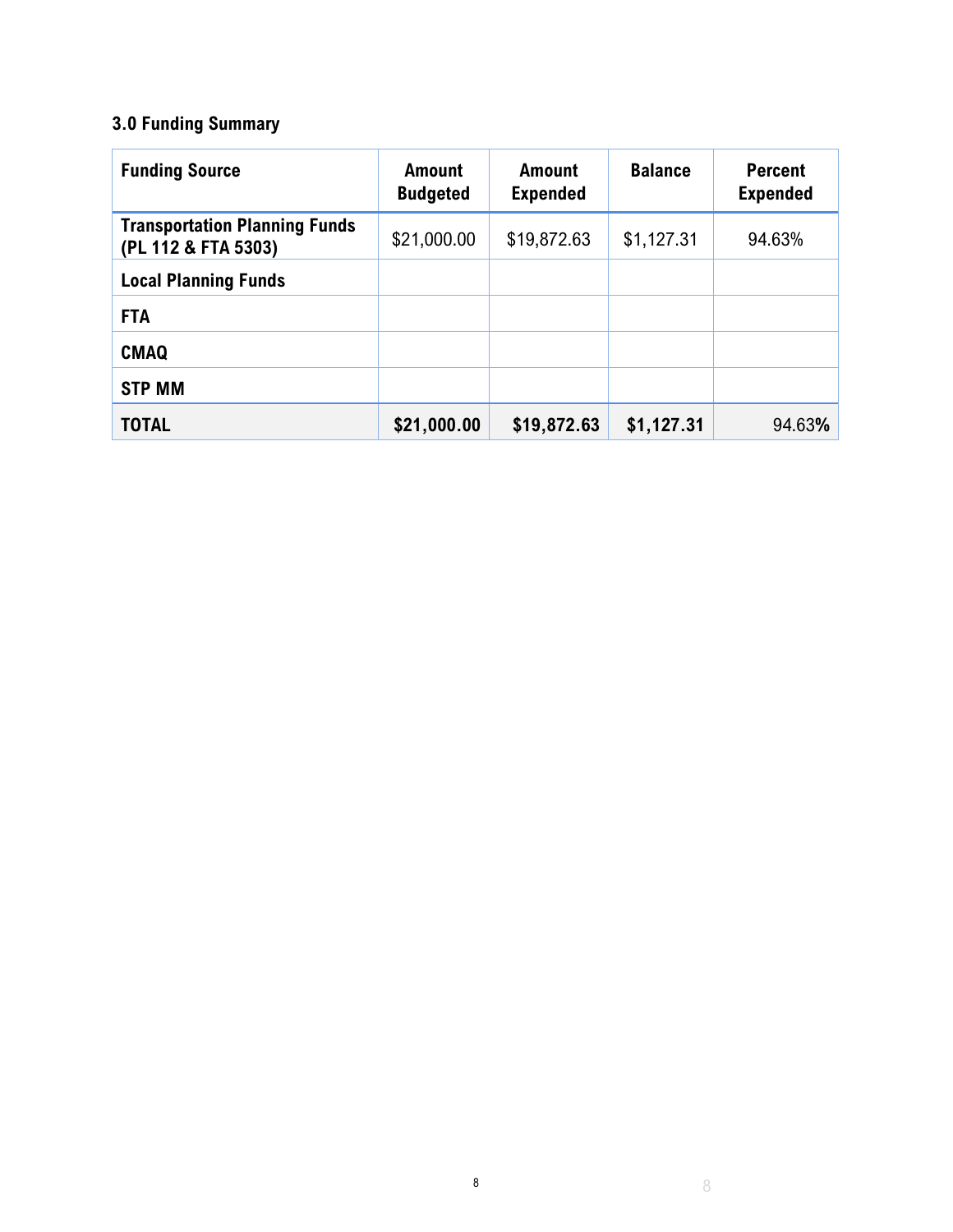## **TASK 4.0 METROPOLITAN TRANSPORTATION PLAN**

**TASK SUMMARY**: The objective of this task is to develop, document, amend, and publish the Metropolitan Transportation Plan (MTP) to meet the needs of the metropolitan area for a 25-year horizon, in accordance with federal, state, and local regulations.

**Subtask 4.1: Metropolitan Transportation Plan –** Complete amendments to the 2045 MTP as needed.

Work Performed and Status: The MPO processed one amendment for the 2045 MTP in FY 2021.

**Subtask 4.2 Travel Demand Model –** The continued development, maintenance, and analysis of the MPO's travel demand model (TDM) network and demographic data.

Work Performed and Status: MPO staff maintained the current TDM and met with TxDOT and TTI staff to begin the process of updating the travel demand model in FY 2022 for the FY 2023.

## **4.0 FUNDING SUMMARY**

| <b>Funding Source</b>                                       | <b>Amount</b><br><b>Budgeted</b> | <b>Amount</b><br><b>Expended</b> | <b>Balance</b> | <b>Percent</b><br><b>Expended</b> |
|-------------------------------------------------------------|----------------------------------|----------------------------------|----------------|-----------------------------------|
| <b>Transportation Planning Funds</b><br>(PL 112 & FTA 5303) | \$13,000.00                      | \$12,831.58                      | \$168.42       | 98.70%                            |
| <b>Local Planning Funds</b>                                 |                                  |                                  |                |                                   |
| <b>FTA</b>                                                  |                                  |                                  |                |                                   |
| <b>CMAQ</b>                                                 |                                  |                                  |                |                                   |
| <b>STP MM</b>                                               |                                  |                                  |                |                                   |
| <b>TOTAL</b>                                                | \$13,000.00                      | \$12,831.58                      | \$168.42       | 98.70%                            |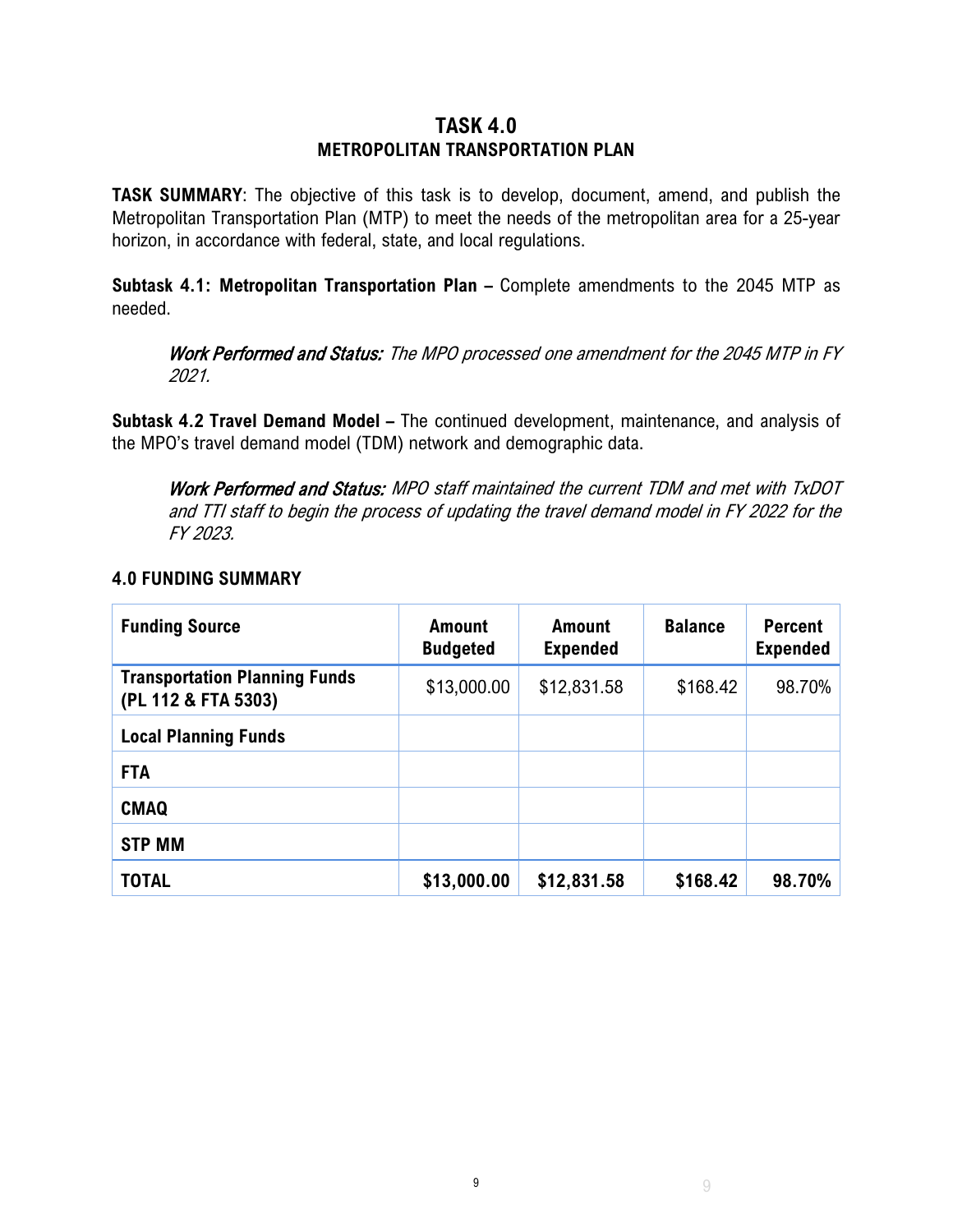## **TASK 5.0 SPECIAL STUDIES**

**TASK SUMMARY**: To conduct special studies that will support existing and projected local and regional needs.

**Subtask 5.1:** The Victoria MPO conducted a Thoroughfare Master Plan (TMP) study in the Victoria MPO's in FY 2021. The study assisted in updating functional classifications and roadway designations within the MPO boundary and allowed for easier transportation project prioritization.

Work Performed and Status: The TMP began in October 2020 and was completed in July 2021. The TMP provided the MPO with an updated roadway network and functional classifications which will be utilized in the upcoming TDM update.

#### **5.0 FUNDING SUMMARY**

| <b>Funding Source</b>                                       | <b>Amount</b><br><b>Budgeted</b> | <b>Amount</b><br><b>Expended</b> | <b>Balance</b> | <b>Percent</b><br><b>Expended</b> |
|-------------------------------------------------------------|----------------------------------|----------------------------------|----------------|-----------------------------------|
| <b>Transportation Planning Funds</b><br>(PL 112 & FTA 5303) | \$70,000.00                      | \$67,985.23                      | \$2,014.77     | 97.12%                            |
| <b>Local Planning Funds</b>                                 |                                  |                                  |                |                                   |
| <b>FTA</b>                                                  |                                  |                                  |                |                                   |
| <b>CMAQ</b>                                                 |                                  |                                  |                |                                   |
| <b>STP MM</b>                                               |                                  |                                  |                |                                   |
| <b>TOTAL</b>                                                | \$70,000.00                      | \$67,985.23                      | \$2,014.77     | 97.12%                            |